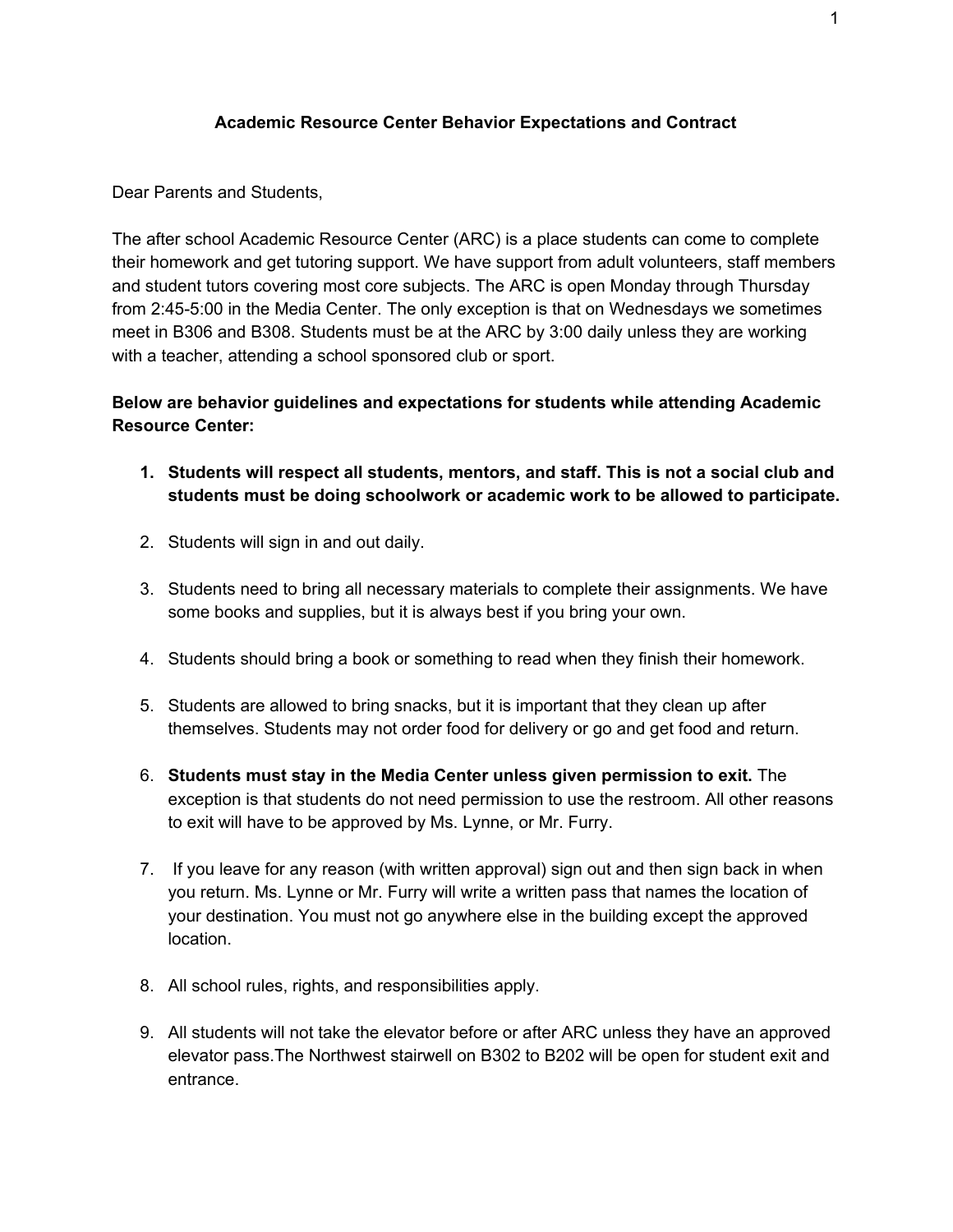- 10. Students and their parents are responsible to provide their own transportation home from ARC.
- 11. All student must sign the contract before they can attend ARC. The contracts will be available for signature on the first day of the student attends ARC. The contract will be kept on file.
- 12. If students do not follow any of the above school behavior and rules then the following will happen:

a) **Level 1:** The first time a Behavior Expectation Violation (BEV) occurs, the student will be issued their Behavior Expectation Contract that must be signed by their parent/guardian and their counselor, or case manager before the student may return to the ARC. Athletes must return the contract with a coach's signature as well.

b) **Level 2:** The second offense of a BEV will result in parents, counselors and case managers being contacted by Ms. Lynne or a counselor/case manager. For athletes, the violation will also be discussed with a coach and/or the Athletic Director. A behavior plan may need to be implemented before a student can return to ARC.

c) **Level 3:** The third offense of a BEV warrants written documentation of the misconduct to be submitted to administration for review. Students will have their misconduct reviewed by their respective SLC principal, whereas athletes will have their violation reviewed by the athletic department. Students who reach this level will not attend the ARC for four consecutive sessions. A behavior plan and meeting with Ms. Lynne must occur before the student can return.

d) **Level 4:** An administrator will call home after a fourth BEV infraction.The student will not be allowed to return to the ARC without administrator approval.

The purpose of the Academic Resource Center (ARC) is for students to have a safe, quiet environment to complete their school work and to get the support they need. We are not a drop in between sporting events, or a holding area between school and outside activities. **Students MUST bring something to do at all times.**

Lynne Richards Academic Resource Center Director [richard6@aaps.k12.mi.us](mailto:richard6@aaps.k12.mi.us) 734-645-9407